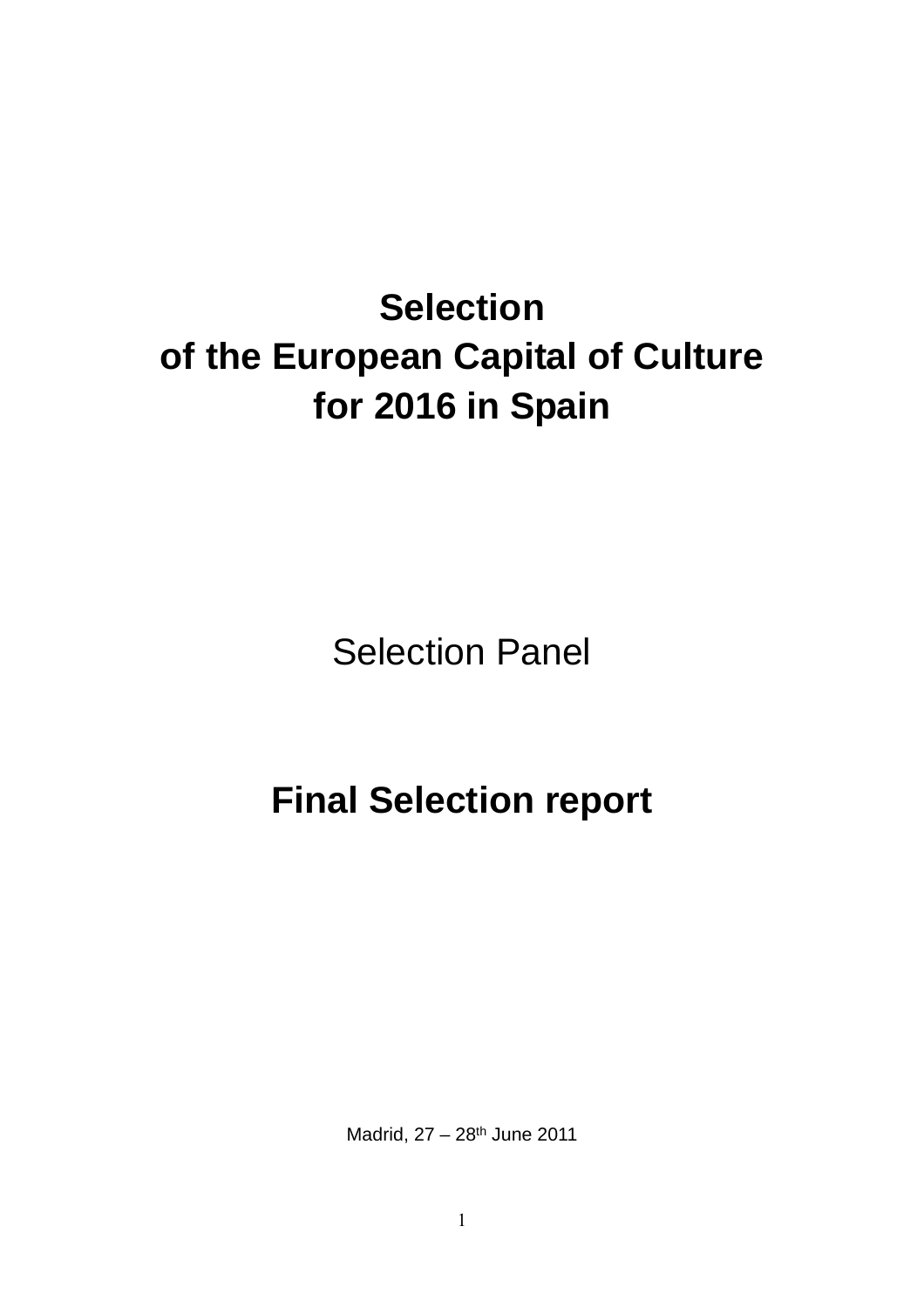In accordance with the Annex of the Decision 1622/2006/EC of the European Parliament and the Council of 24 October 2006 establishing a Community action for the European Capital of Culture event for the years 2007 to 2019 (hereinafter referred as "the Decision"), Spain is entitled to host a European Capital of Culture (ECOC) in 2016.

Guided by the Resolution of the Spanish Council of Ministers of 22 May 2009 on the implementation in Spain of the Community Action for the 'European Capital of Culture' event, the Minister of Culture invited Spanish cities to participate in the competition for the title of the "European Capital of Culture 2016".

The managing authority of the ECOC competition in Spain is the Ministry of Culture.

The procedure for implementing this Decision in Spain was set out in the Rules of Procedure adopted by the Ministerial Decree (Orden) CUL/2394/2009 of 31<sup>st</sup> July 2009, published on 11<sup>th</sup> September 2009.

In accordance with the Decision and the Rules of Procedure, the Ministry is responsible for the organisation of the national competition, designation of national experts, organisation of the pre-selection and selection meetings, visits to the cities and it shall also liaise with the European Commission when necessary.

The Selection Panel was appointed by the Ministerial Decree (Orden) CUL/1662/2010 of 7th June 2010, published on 22 June 2010.

### **Pre-selection**

Fifteen cities submitted an application for the title of European Capital of Culture for the year 2016 within the fixed deadline (12 July 2010) as well as all documents requested by the Ministry of Culture: Alcalá de Henares, Burgos, Cáceres, Córdoba, Cuenca, Donostia - San Sebastián, Las Palmas de Gran Canaria, Málaga, Murcia, Oviedo, Pamplona, Santander, Segovia, Tarragona and Zaragoza.

This was the highest number of applications in the history of the European Capital of Culture initiative and proof of the cultural richness of Spain as well as the importance attached by local governments to cultural policies.

Under Article 7 of the Decision, which deals with the first round of the selection process, the panel reviewed the applications in line with the criteria stated in Article 4 of the Decision. The pre-selection meeting was held in Madrid on 27, 28 and 30 September 2010. All the thirteen members of the Selection Panel were present - 7 members nominated by the European Institutions (2 by the European Parliament, 2 by the Council, 2 by the European Commission and 1 by the Committee of the Regions) and 6 members nominated by the Minister of Culture of Spain. The received applications were examined thoroughly, and the Panel found that all of them accomplished the objectives of the event,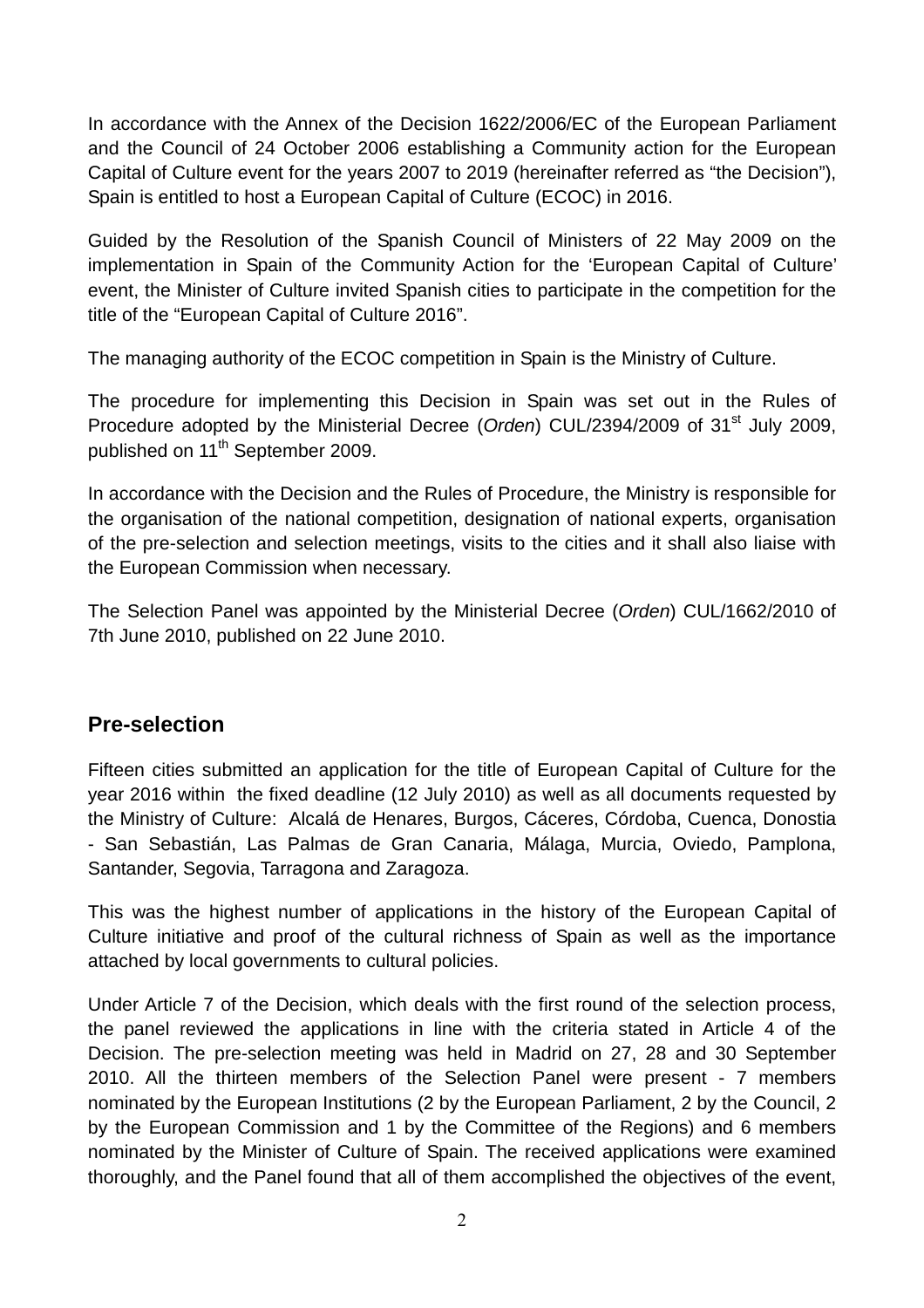proposed interesting cultural programmes, and addressed the criteria for the cultural programme fixed by Article 4 of the Decision (i.e. the "European Dimension" and "City and Citizens").

The panel short-listed the six cities it considered to have the highest quality bids in relation to the criteria for the event (in alphabetical order): (1) Burgos, (2) Córdoba, (3) Donostia-San Sebastián, (4) Las Palmas de Gran Canaria, (5) Segovia and (6) Zaragoza.

The results of this stage of the competition were reported in the Report on the Preselection phase, which was submitted to the Ministry of Culture and the European Commission by the set deadline.

### **Final Selection**

All six pre-selected cities responded to the call for completed applications for the title of the European Capital of Culture 2016 announced by the Ministry of Culture on 23<sup>rd</sup> October 2011, by Resolution of the Directorate General for Cultural Policy and Industries of 21<sup>st</sup> October 2010, published on 23rd October 2010.

Six one day visits to the pre-selected cities preceded the final selection. In chronological order these were Zaragoza (30<sup>th</sup> May 2011), Donostia - San Sebastián (31<sup>st</sup> May 2011), Burgos (1<sup>st</sup> June 2011), Segovia (2<sup>nd</sup> June 2011), Córdoba (3<sup>rd</sup> June 2011) and Las Palmas de Gran Canaria (afternoon of 4 June and morning of the  $5<sup>th</sup>$  June). The delegation consisted of the following members of the Selection Panel: Manfred Gaulhofer, Emilio Cassinello, Danuta Glondys and Jordi Pascual. The delegation of the Selection Panel was accompanied by a representative of the European Commission and representatives of the Spanish Ministry of Culture in charge of logistic matters.

The final selection meeting was held in Madrid at the Museo del Traje on 27-28 June 2011. Seven European and five national members of the panel participated in the meeting. Representatives of the European Commission were present as observers.

The Final Selection meeting was attended by candidate cities represented by local authorities at the level of mayor, directors of cultural institutions, non-governmental organisation members, artists, curators, advisors, experts, young people and representatives of the institutions appointed to organise the city's cultural programme for the European Capital of Culture 2016. The final presentation consisted of a thirty minute presentation by the bidding team, followed by a sixty minute question and answer session. On 27<sup>th</sup> June 2011 the bids of Burgos, Córdoba, Donostia - San Sebastián and Las Palmas de Gran Canaria were presented. On 28<sup>th</sup> June 2011 the bids of Segovia and Zaragoza were presented. The announcement of the winner of the competition took place at 17.00 on 28<sup>th</sup> June in the Auditorium of the Ministry of Culture in the presence of the Minister of Culture.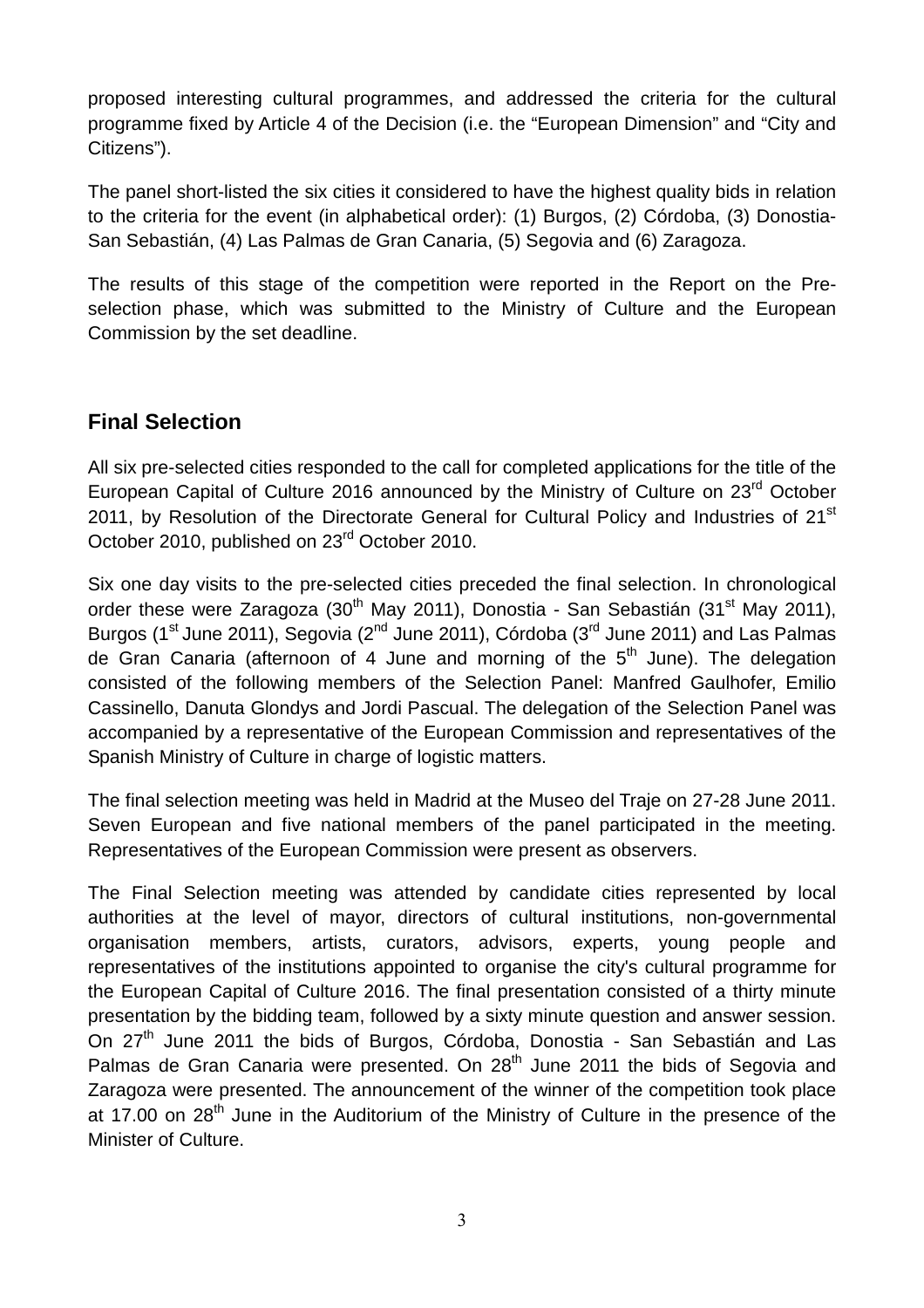## **The Evaluation by the Selection Panel**

It was evident for the panel that an extraordinary effort had been made by the cities to stick to the objectives of the event, to follow the criteria for the cultural programme laid down in Article 4 of the Decision (i.e. the "European Dimension", and the "City and Citizens Dimension"), and to take into account in their final bids the recommendations made by the Selection Panel in its report on the pre-selection phase.

The panel highlighted the following characteristics of the six bids.

#### **Burgos**

- The clear-cut title of the bid: "R-evolución". It expressed well the will to use culture "to re-vitalise the city and make society progress", and was coherent with the aspirations of the city related to the ECoC bid.
- A good cultural programme spread over the three phases of "Re-discover", "Reinvent" and "Re-lease", which included comprehensive detailed presentation of four demonstrative projects: "The White Night" (as part of the "The authentic city: Sharing Public Space and Human Values " theme), "Burgos Tells" (as part of the "The eloquent city" theme, "People Like Us" (as part of the "Journeys in Search of Truth" theme, and "The Collision Project" (as part of the "The Problem of Beauty" theme). The Panel was pleased to learn that "The White Night" and "Burgos Tells" were already being implemented successfully.
- The strong support for the application by the cultural actors, the business sector, the university and citizens, grouped in a very active volunteers' organisation.
- The existence of a Strategic Cultural Plan, which guarantees the inclusion of the programme as an integral part of the long-term development of the city, and the preparation of a Cultural Industries Plan, intending to connect employment to the 2016 programme, and to boost the role of cultural industries in the city.
- The unanimous support of all the parties represented in the Municipal Council, as well as the support of the provincial Diputación and the government of the autonomous community of Castilla y León.

#### **Córdoba**

- The title of the bid, "El futuro tiene raíces. Celebrando la diversidad", which is fully coherent with the symbolism of the city. The bid was convincing in its approach to celebrate diversity based on the city's centuries' long tradition in dialogue and peaceful co-existence. The bid also articulately expressed "the aim that Córdoba becomes an inspiration for the rest of Europe".
- A good cultural programme illustrating the idea of "Southern Constellation" and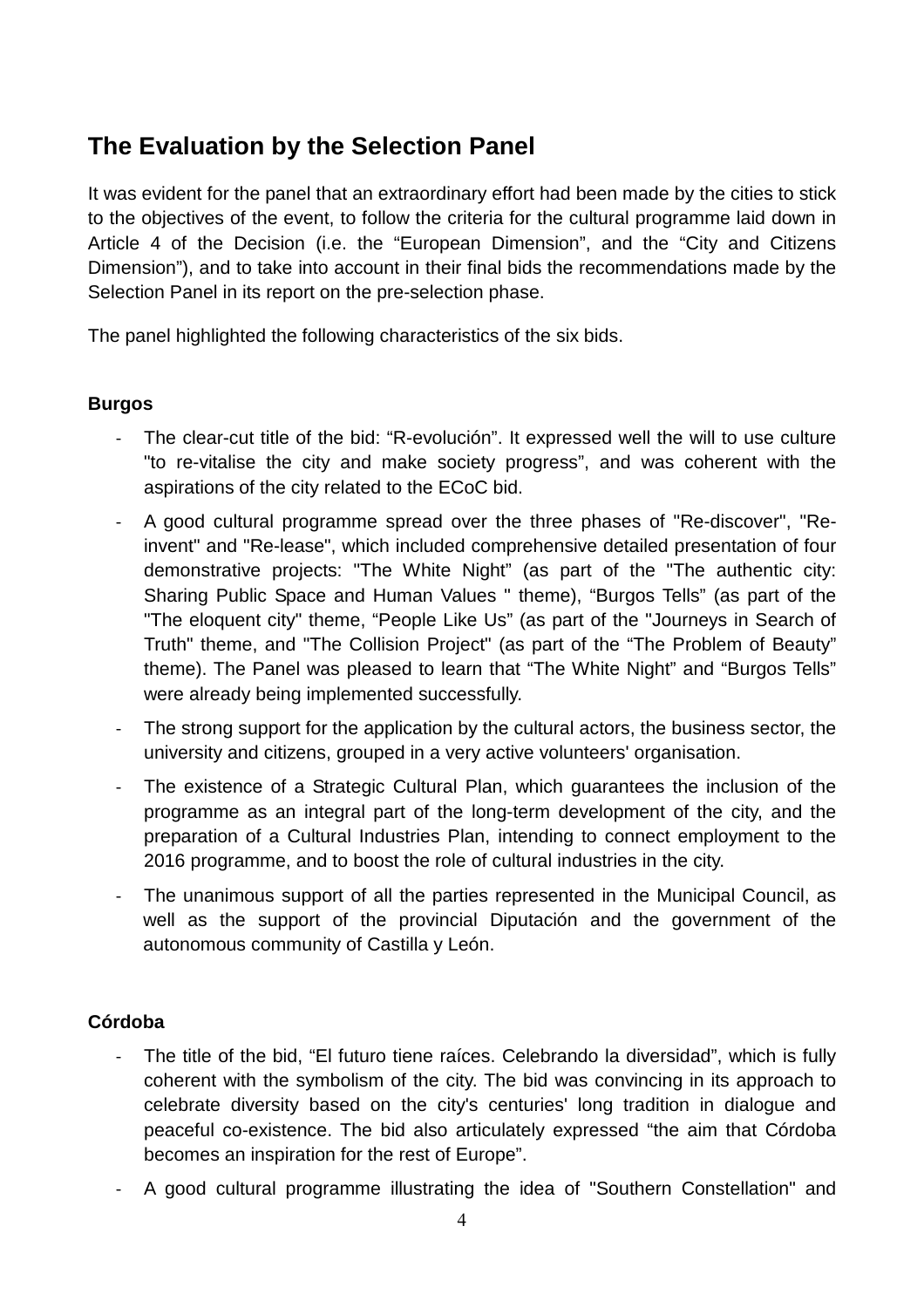divided into three themes that expand into seven programming areas which contain suitable projects for the support of local cultural development such as the "Crealia" or "Meridians" projects, as well as projects that may have a truly positive impact for the building of Europe and beyond, like "In Praise of Diversity" or "Cultures for Peace and Inclusion".

- The participation of the cultural actors in the elaboration of the bid, as well as the passion and commitment of ordinary citizens for the nomination.
- The integration of the cultural programme in the urban planning of the city, with five Culture Streams that cross the old town and converge to the Guadalquivir river on the right hand river side and the Cultural Riverside that is supposed to create a new skyline for a new Cordoba on the left hand river bank.
- The unanimous support of all the parties represented in the Municipal Council, as well as the support of the provincial Diputación and the government of the autonomous community of Andalucía.

#### **Donostia - San Sebastián**

- The title of the bid, "Cultura para la convivencia", which synthesises one of the key European challenges: the respectful co-existence of people who "share places where multiple identities, values and objectives cohabit and constantly keep redefining one another".
- An excellent cultural programme placed under the spirit of "Waves of Energy", with 62 projects, structured over the four axes of "Lighthouse of Peace", "Lighthouse of Life", "Lighthouse of Voices" and "Lighthouse of Land & Sea" and developed using five cross-cutting work methodologies. The Panel was pleased to note that some of these initiatives were already taking place; others would be launched in the coming months or years, and some of them would go on beyond the year 2016. The programme had been very convincingly led by the artistic director.
- The innovative approach used to foster participation of the cultural actors and the citizens in the elaboration of the bid.
- The will to connect Donostia San Sebastián to Europe (and the world at large), using a number of mobile initiatives (office, boat, train and circus) in order to exchange and learn, spreading the cultural programme across Europe and gathering the best experiences from other European cities.
- The unanimous support of all the parties represented in the Municipal Council, as well as the support of the Diputación Foral of Gipuzkoa and the government of the autonomous community of the Basque Country.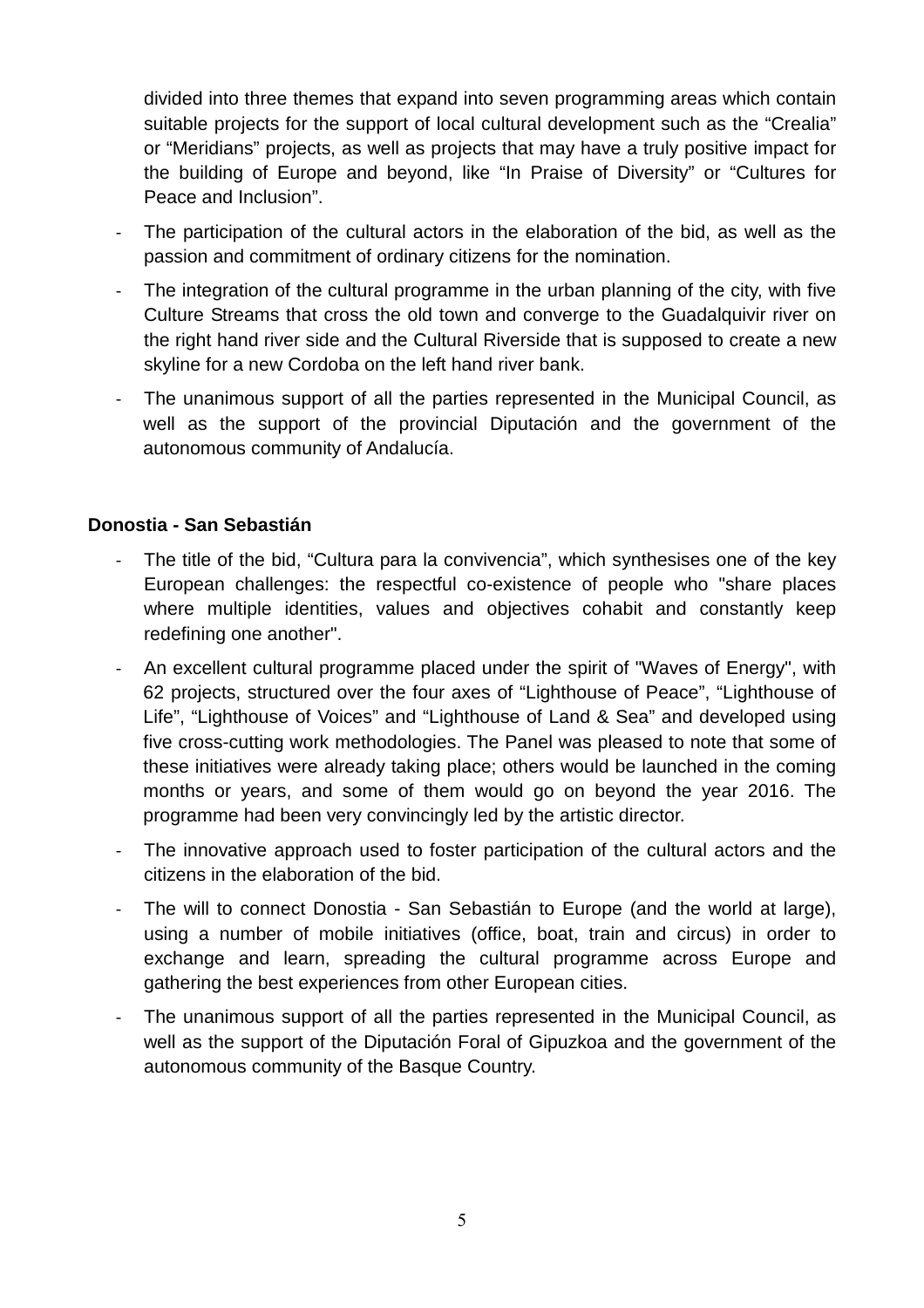#### **Las Palmas de Gran Canaria**

- The title of the bid, "Una luz en el océano", which expressed well the aim of the bid to turn the city into a cultural hub at the outer periphery of Europe, which conveys cultural messages to all European citizens.
- A good cultural programme of six plus one thematic lines (The Port of La Luz Transporting Ideas; A Reef of Reminiscences; Parallel 28: The Volcanic Garden; Hooked on the Risco; The River of Sugar; Culture at 22°; Plus 6) that is based on local assets such as heritage and nature, artistic excellence, positive attitude towards diversity and foreign cultures, social concern and tri-continentality, and which is well translated into outstanding projects like the "Parque de las Creaciones" or "Hooked on the Risco". The Panel was also impressed with the strong inclusive and integrating aspects of the programme.
- The vision of the technical team that elaborated the bid, in close cooperation with cultural actors of the city, as well as the passion that many citizens put in the race for the nomination, which is reflected in the high number and impressive quality of citizens' participation initiatives.
- The sustainability of the programme: the strong place given to culture in the longterm development plan of the City named "Proa 2020", the existence of a Strategic Cultural Plan of the City, the coherence of the bid with the Cultural Plan, and the importance granted to cultural industries in the bid.
- The unanimous support of all the parties represented in the Municipal Council, as well as the support of the Cabildo of Gran Canaria and the government of the autonomous community of the Canary Islands.

#### **Segovia**

- The title of the bid, "Ciudad Laboratorio de Cultura", aimed at demonstrating that a small inland city bridging large cities with territories and landscapes can put culture at the centre of an urban development project if it aims to give the best quality of life to citizens.
- A good cultural programme divided into four main programmes ("Konexionex", "Bravo!", "Paisajes" and "Convergentes") that are inspired by the thematic axes of New Centrality, Future Heritage Lab and Social Innovation and focus on the practical applicability of the core ideas of the bid. The programme is placed under the concept of city as a cultural lab for social innovation that tries to generate a creative territory and to forge a network with Europe.
- The balanced budget and the clear governance structure, which guaranteed the independence of the artistic director, the efficient delivery of projects and their evaluation.
- The sustainability of the programme, because it fosters the active participation of all citizens in cultural projects, integrates cultural policies well into broader local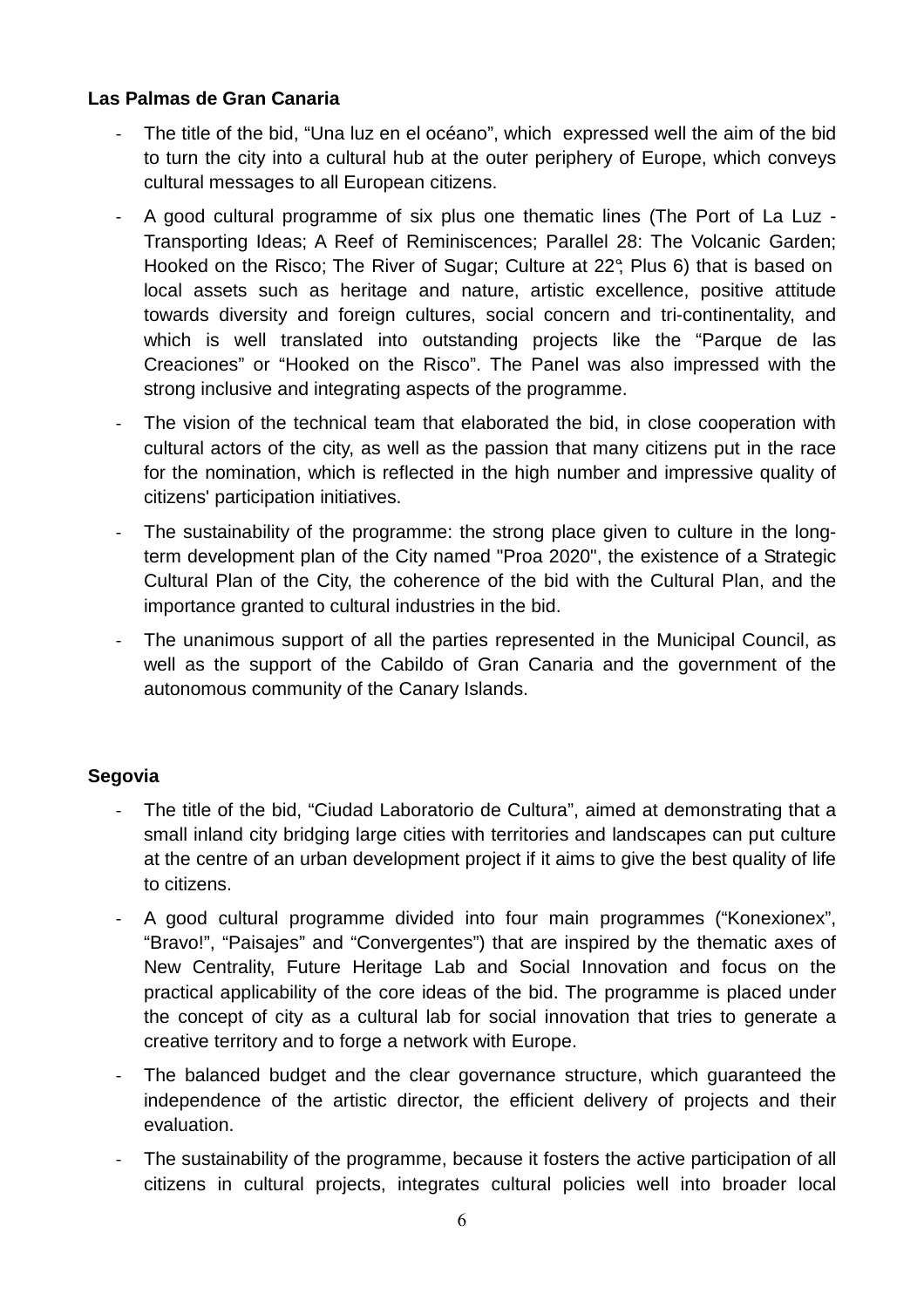development plans and plans to show paths to a solvent, efficient and sustainable city.

The unanimous support of all the parties represented in the Municipal Council, as well as the support of the provincial Diputación and the government of the autonomous community of Castilla y León.

#### **Zaragoza**

- The title of the bid, "Utopía Europa", aiming "to raise debate and contribute fresh ideas in order to improve the cultural dimension of the European project" based on the conviction that "there is still a place in Europe for Utopia".
- A good cultural programme that was structured along the five central themes of "Memory and Celebration", "City and Urban Culture", "Diverse Europe", "The Route of Utopia" and "Ties to Latin America" that convincingly translate the key concept of the bid into concrete projects. The concept and the programme also showed a clear-cut orientation towards the marriage of new technologies with contemporary arts (as, e.g, through the "Digital Mile" area, the EuroTEA festival and the ScanMemories project). The programme also conveyed the vision that a sustainable city must include culture as one of its main components.
- The coherence of the programme with the Strategic Cultural Plan of the City, and the committed participation of citizens and the cultural actors in the elaboration of a bid, convincingly led by the artistic director.
- The territorial dimension of the programme; on the one hand, involving seven cities and villages in Aragon as well as other cities in the Ebro valley, and on the other hand, making the best use of the extensive existing cultural infrastructure and the experience of Zaragoza in international networks and partnerships.
- The unanimous support of all the parties represented in the Municipal Council, as well as the support of the provincial Diputación and the government of the autonomous community of Aragón.

All 6 cities presented very strong bids, disregarding the messages of some stakeholders (especially digital media and press) that tried to grant to one city or another the role of favourite. All members of the Selection Panel agreed that the six cities met the criteria to become a European Capital of Culture and convincingly showed their will to make culture a core issue of future city development. All the members of the Selection Panel therefore wholeheartedly praised all 6 cities for their excellent work.

The final deliberations of the jury were organized as an open discussion in which each panel member freely expressed his/her opinion. The debate focused on the criteria as laid out in Article 4 of the Decision (the "European Dimension" and the "City and Citizens Dimension") and the quality and sustainability of the cultural programmes presented by the cities. For the final vote of the Selection Panel, a majority of two thirds was needed to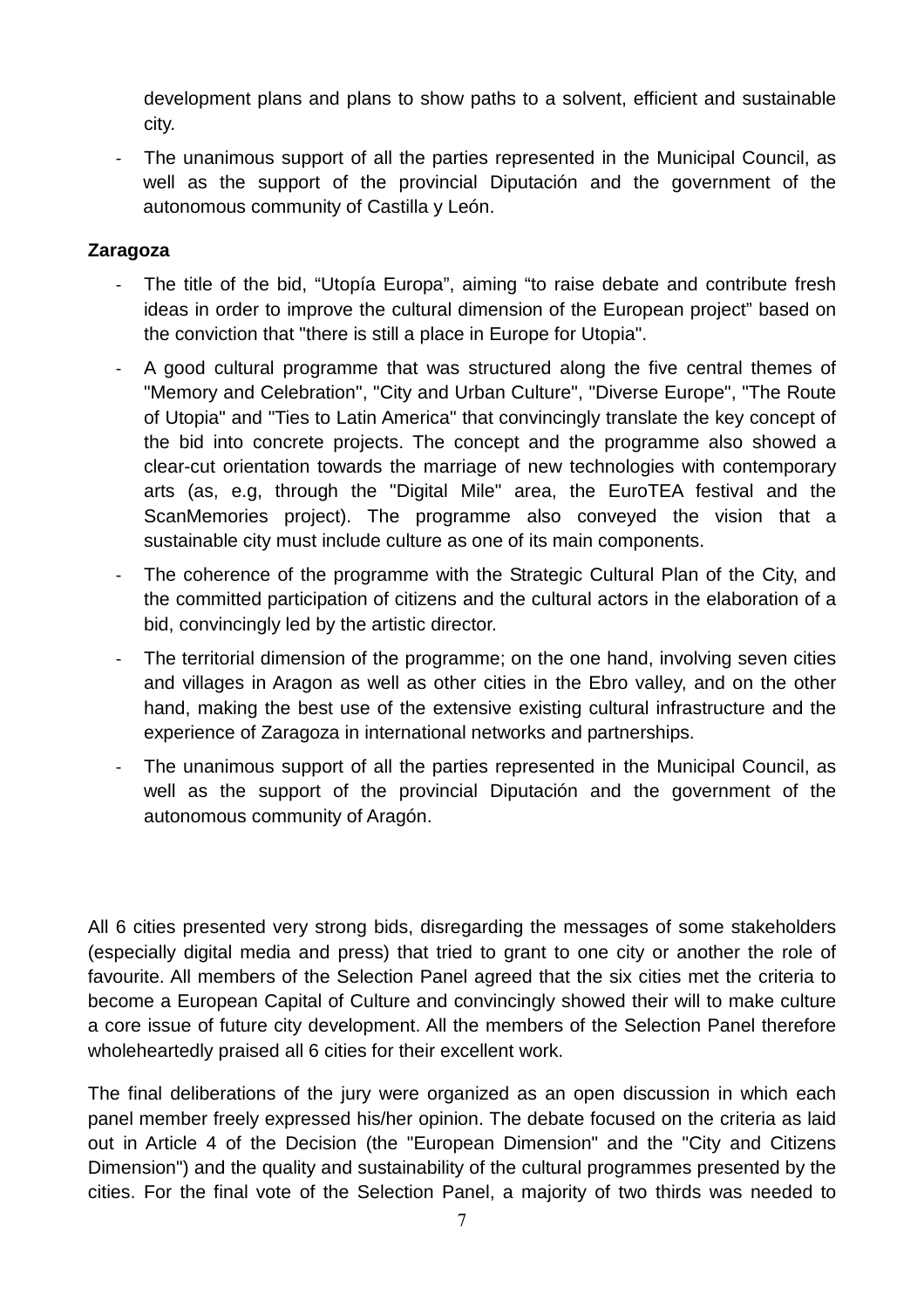recommend a city according to the Article 6.6 of the Rules of Procedure adopted by the Minister of Culture of Spain (Ministerial Decree CUL/2394/2009, of 31<sup>st</sup> July 2009, published on 11<sup>th</sup> September 2009). Each panel member voted in secret and a clear majority of the Panel (which fulfilled Article 6.6) agreed that the bid of Donostia –San Sebastián best reflected the objectives and criteria of the European Capital of Culture, and that it provided the best possibility for the successful implementation of the event. Consequently, the panel recommends that Donostia - San Sebastián be designated as the Spanish European Capital of Culture for 2016.

The panel's recommendation was announced by the Chairman of the jury at the press conference held immediately after the closing session of the Selection Panel. On behalf of all members of the Selection Panel the Chairman congratulated the winner of the competition and emphasized how difficult it had been for the panel to select one city out of six as they had all submitted excellent applications.

This is why:

- − The Selection Panel recommends the five finalist cities to implement a maximum of the cultural programmes presented in their bidding documents and to continue to make culture a focal point of city development.
- The Selection Panel would like to encourage the Spanish authorities to give special support to the cultural programmes of the five finalists during the period 2012-2015.

## **Recommendations of the Selection Panel to the nominated city**

In accordance with Article 8 Paragraph 4 of the Decision, the Panel wishes to make the following recommendations to Donostia -San Sebastián concerning the progress and the arrangements to be made:

- The Selection Panel congratulates Donostia San Sebastián for the quality of its bid, which impressed the Selection Panel in the pre-selection phase, and was confirmed at final selection stage. The Monitoring and Advisory Panel will closely monitor the delivery of all commitments made by the city at the application stage.
- The Selection Panel underlines that Donostia San Sebastián has been recommended for the title for the excellent quality of the cultural programme proposed. Accordingly, the Monitoring and Advisory Panel will lay the focus of its activities on securing that the scope, the content and quality of the programme be maintained as proposed in the application.
- The Selection Panel felt the programme was very convincingly elaborated by the artistic team led by its director, and strongly recommends the city to keep the artistic team and the director on board.
- The Selection Panel recommends the artistic team to make sure that artistic excellence is respected as the core objective of programme development throughout all phases of the proposed participative programme development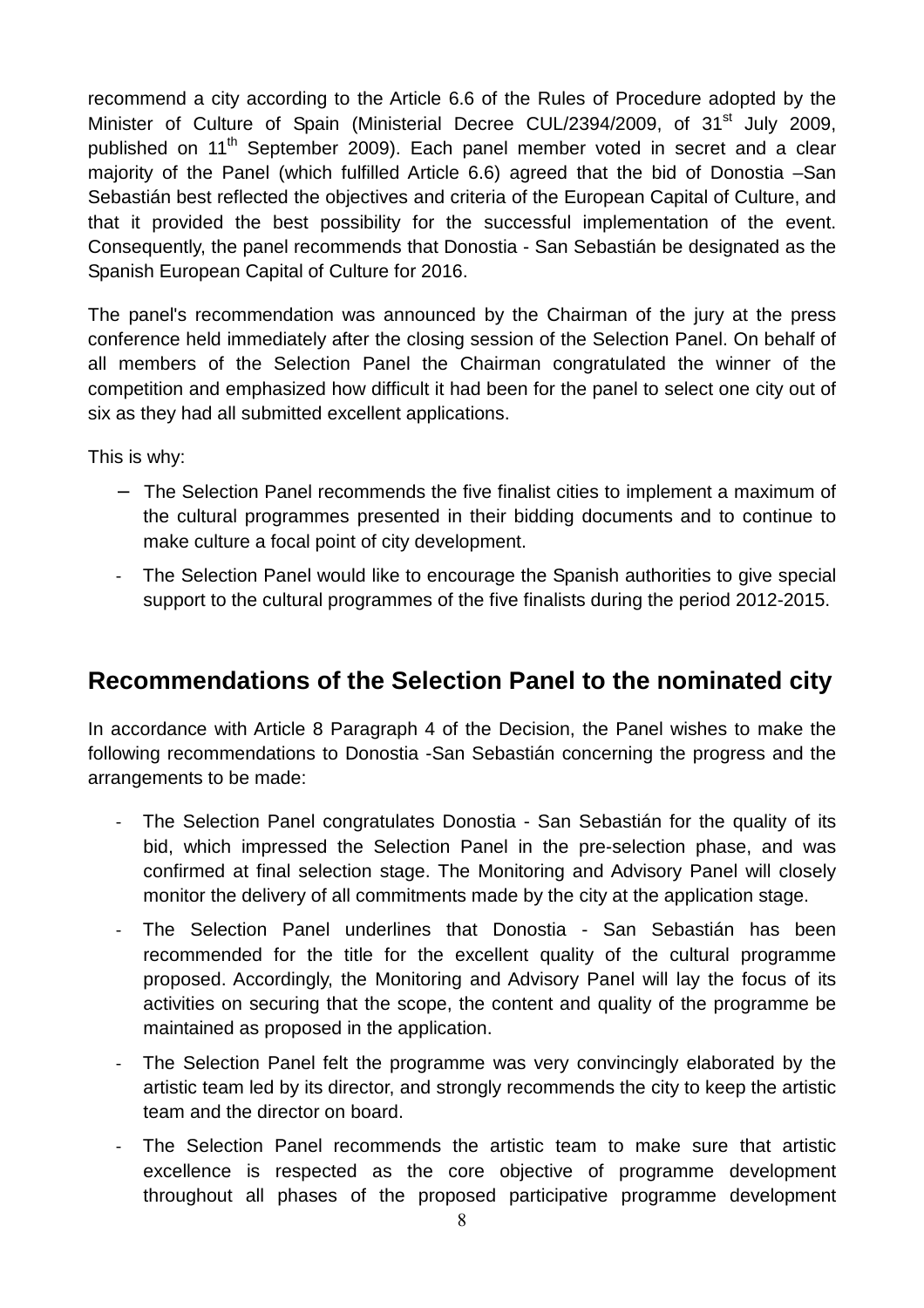process.

- The Selection Panel recommends Donostia San Sebastian to revisit the organisational and management structure of the entity that will prepare and implement the ECoC programme and to make sure that the structure is well-suited for the scope and complexity of the tasks lying ahead and it unequivocally confirms both the overall responsibility of the artistic director for the quality of the programme and his absolute independence in making artistic choices.
- The Selection Panel recalls the importance of constant and stable support by all political forces throughout the preparation of the project. The Selection Panel therefore recommends that the governing bodies of the Consortium continue to include members representing all political players present in the City Council of Donostia - San Sebastián, the Diputación Foral of Gipuzkoa and the Basque Parliament.
- The Selection Panel recommends the governing bodies to consider inviting the Ministry of Culture to become a member of the governing bodies.
- The Monitoring and Advisory Panel would like to be regularly updated on the development of the extended financing.
- The Selection Panel recommends Donostia San Sebastián to quickly extend and intensify its links with the city of Wroclaw and to come forward with joint project proposals at the first meeting of the Monitoring and Advisory Panel.
- The Selection Panel would welcome efforts by Donostia San Sebastián to cooperate with the other five finalist cities in joint projects in the future.
- The Selection Panel stresses the importance of displaying the official logo of the European Capital of Culture title on communication material regarding the event.
- The Selection Panel further emphasises that the award of the Melina Mercouri Prize by the European Commission is not automatic as a result of winning the title. The city will have to deserve the prize by meeting all its commitments made at the application stage while taking into account the comments and recommendations of the Selection and Monitoring Panel.

#### **Next Steps towards the designation:**

- The Selection Panel will submit this Report to the Ministry of Culture and the European Commission. They will publish the Report on their relevant websites by 14th July 2011;
- The Spanish Government, in view of the final selection Report presented by the Selection Panel and according to its recommendation, will formally approve the proposed City of Donostia – San Sebastián to be awarded the title of the "European Capital of Culture" for 2016 and notify the European Parliament, Council, Commission and the Committee of Regions of this fact by the end of this year, 2011, at the latest. This notice will include the justification of the proposal based on the